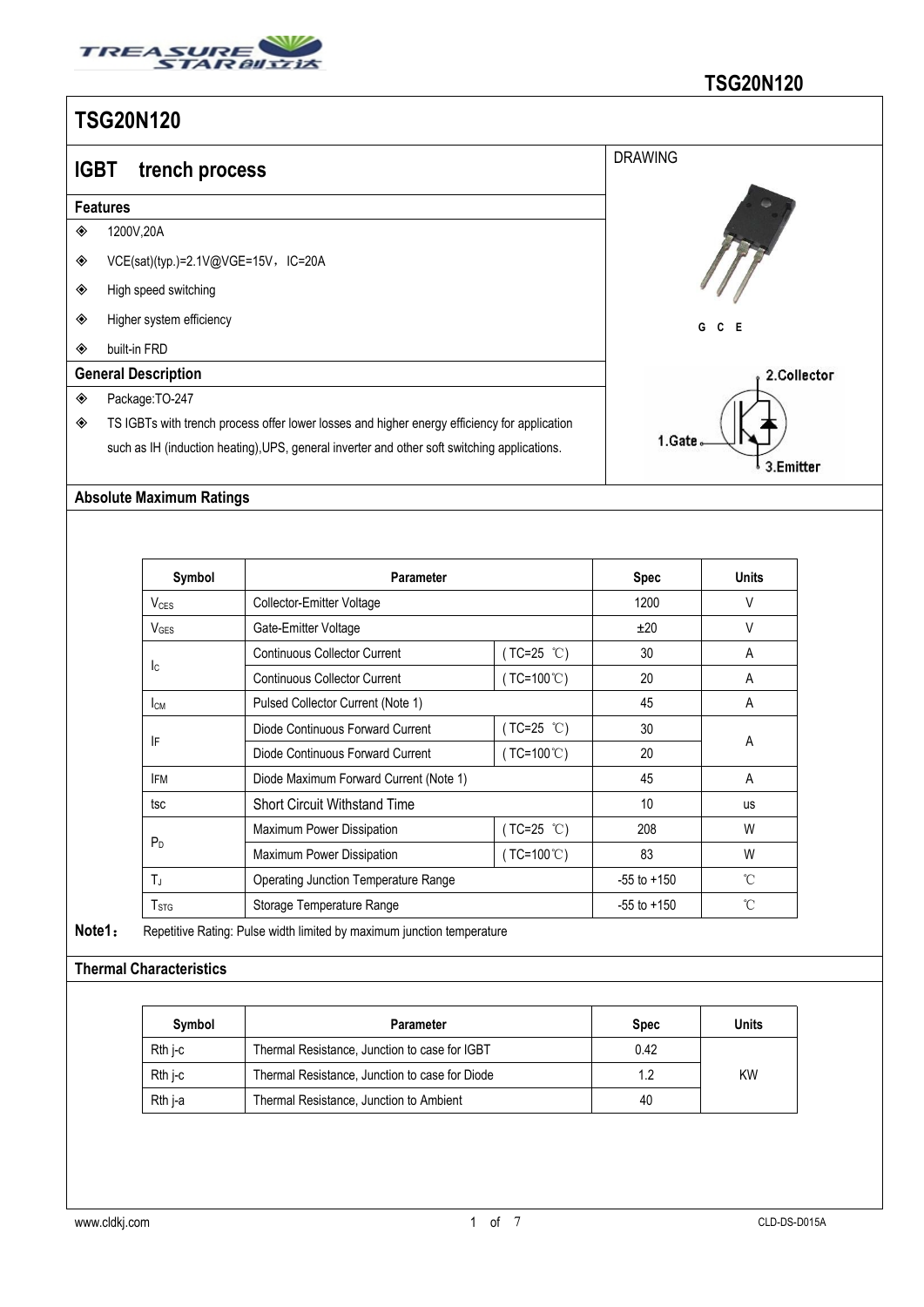

## **Electrical Characteristics** (TC=25℃ unless otherwise noted )

| Symbol                  | Parameter                                     | <b>Test Conditions</b>                                                                  |                    | Min  | <b>Typ</b> | Max    | <b>Units</b> |
|-------------------------|-----------------------------------------------|-----------------------------------------------------------------------------------------|--------------------|------|------------|--------|--------------|
|                         | <b>Static characteristics</b>                 |                                                                                         |                    |      |            |        |              |
| <b>BV<sub>CES</sub></b> | Collector-Emitter Breakdown Voltage           | VGE= 0V, IC= 250uA                                                                      |                    | 1200 |            |        | V            |
|                         | Collector-Emitter Leakage Current             | VCE= 1200V, VGE=                                                                        | Tj=25 $°C$         |      | 0.1        |        |              |
| <b>I</b> CES            |                                               | 0V                                                                                      | Tj=150 $°C$        |      |            | 2.0    | mA           |
|                         | Gate Leakage Current, Forward                 | VGE=20V, VCE= 0V                                                                        |                    |      |            | 100    | nA           |
| <b>I</b> GES            | Gate Leakage Current, Reverse                 | VGE=-20V, VCE=0V                                                                        |                    |      |            | $-100$ | nA           |
| VGE(th)                 | Gate Threshold Voltage                        | VGE= VCE, IC= 250uA                                                                     |                    | 5.0  | 5.5        | 6.5    | $\vee$       |
|                         | <b>Collector-Emitter Saturation Voltage</b>   | <b>VGE=15V,</b>                                                                         | Tj=25 $°C$         |      | 2.1        | 2.3    | V            |
| VCE(sat)                |                                               | $IC = 20A$                                                                              | Tj=150 °C          |      | 2.3        |        |              |
|                         | Diode Forward Voltage                         | VGE= 0V, IF=20A                                                                         | Tj=25 $^{\circ}$ C |      | 1.25       |        | V            |
|                         |                                               |                                                                                         | Tj=150 °C          |      | 1.15       |        |              |
|                         | transconductance                              | VCE= 20V, IC= 20A                                                                       |                    |      | 8.5        |        | S            |
|                         | <b>Dynamic characteristics</b>                |                                                                                         |                    |      |            |        |              |
|                         | Input Capacitance                             | VCE=25V<br>VGE=0V<br>$f = 1$ MHz                                                        |                    |      | 2750       |        | pF           |
| Coss                    | Output Capacitance                            |                                                                                         |                    |      | 85         |        |              |
| Crss                    | Reverse Transfer Capacitance                  |                                                                                         |                    |      | 48         |        |              |
|                         | Gate Charge                                   | Vcc=900V, IC=20A, VGE=15V                                                               |                    |      | tbd        |        | nc           |
|                         | IGBT switching characteristic(Inductive Load) |                                                                                         |                    |      |            |        |              |
| $t d($ on $)$           | Turn-on Delay Time                            |                                                                                         |                    |      | 25         |        |              |
|                         | Turn-on Rise Time                             | $Vcc = 600V$                                                                            |                    |      | 48         |        |              |
| t d(off)                | Turn-off Delay Time                           | $IC = 20A$<br><b>VGE=15V/0V</b><br>$RG=15 \Omega$<br>$L_{Load} = 500 \mu H$<br>TC=25 °C |                    |      | 155        |        | ns           |
|                         | Turn-off Fall Time                            |                                                                                         |                    |      | 115        |        |              |
| Eon                     | Turn-on Switching Loss                        |                                                                                         |                    |      | 0.67       |        | mJ           |
|                         | Turn-off Switching Loss                       |                                                                                         |                    |      | 0.45       |        |              |
|                         | <b>Total Switching Loss</b>                   |                                                                                         |                    |      | 1.12       |        |              |
| $t d($ on $)$           | Turn-on Delay Time                            |                                                                                         |                    |      | 23         |        | ns           |
|                         | Turn-on Rise Time                             | $Vcc = 600V$<br><b>VGE=15V/0V</b><br>$IC=20A$<br>$RG=15 \Omega$                         |                    |      | 46         |        |              |
| t d(off)                | Turn-off Delay Time                           |                                                                                         |                    |      | 182        |        |              |
|                         | Turn-off Fall Time                            |                                                                                         |                    |      | 240        |        |              |
|                         | Turn-on Switching Loss                        | $L_{Load} = 500 \mu H$                                                                  |                    |      | 0.75       |        |              |
| Eoff                    | Turn-off Switching Loss                       | TC=150 °C                                                                               |                    |      | 0.92       |        | mJ           |
|                         | <b>Total Switching Loss</b>                   |                                                                                         |                    |      | 1.67       |        |              |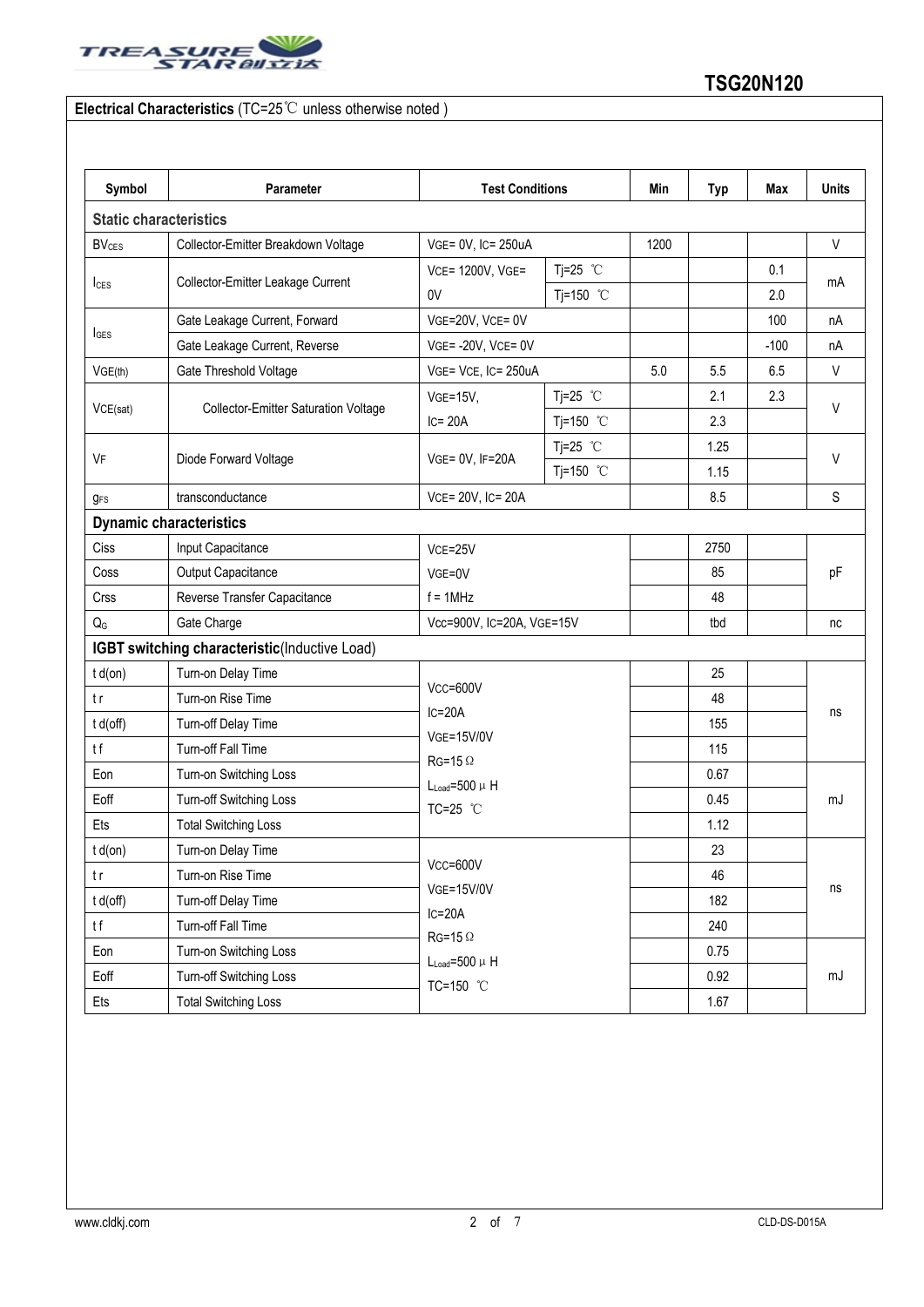

### **Typical Characteristics**

#### 50  $\overline{\mathbf{u}}$  $T_c = 80^{\circ}C$  $l_c$ , COLLECTOR CURRENT (A) 40 30  $=110^{\circ}C$ 20 T,  $10$  $\mathbf{0}$  $\overline{10}$  $\frac{1}{100}$ 1 f, SWITCHING FREQUENCY (kHz)

Figure 1. Collector current as a function of switching frequency  $(T<sub>j</sub> \le 150^{\circ} \text{C}, D = 0.5, V<sub>CE</sub> = 600 \text{V},$ 

 $V_{GE} = 0/+15V, R_G = 15\Omega$ 



Figure 2. Maximum power dissipation as a function of case temperature  $(T_i \leq 150^{\circ}C)$ 



Figure 3. Maximum collector current as a function of case temperature  $(V_{GE} \ge 15V, T_j \le 150^{\circ}C)$ 



Figure 4. Typical transfer characteristic  $(V_{CE} = 15V)$ 

# **TSG20N120**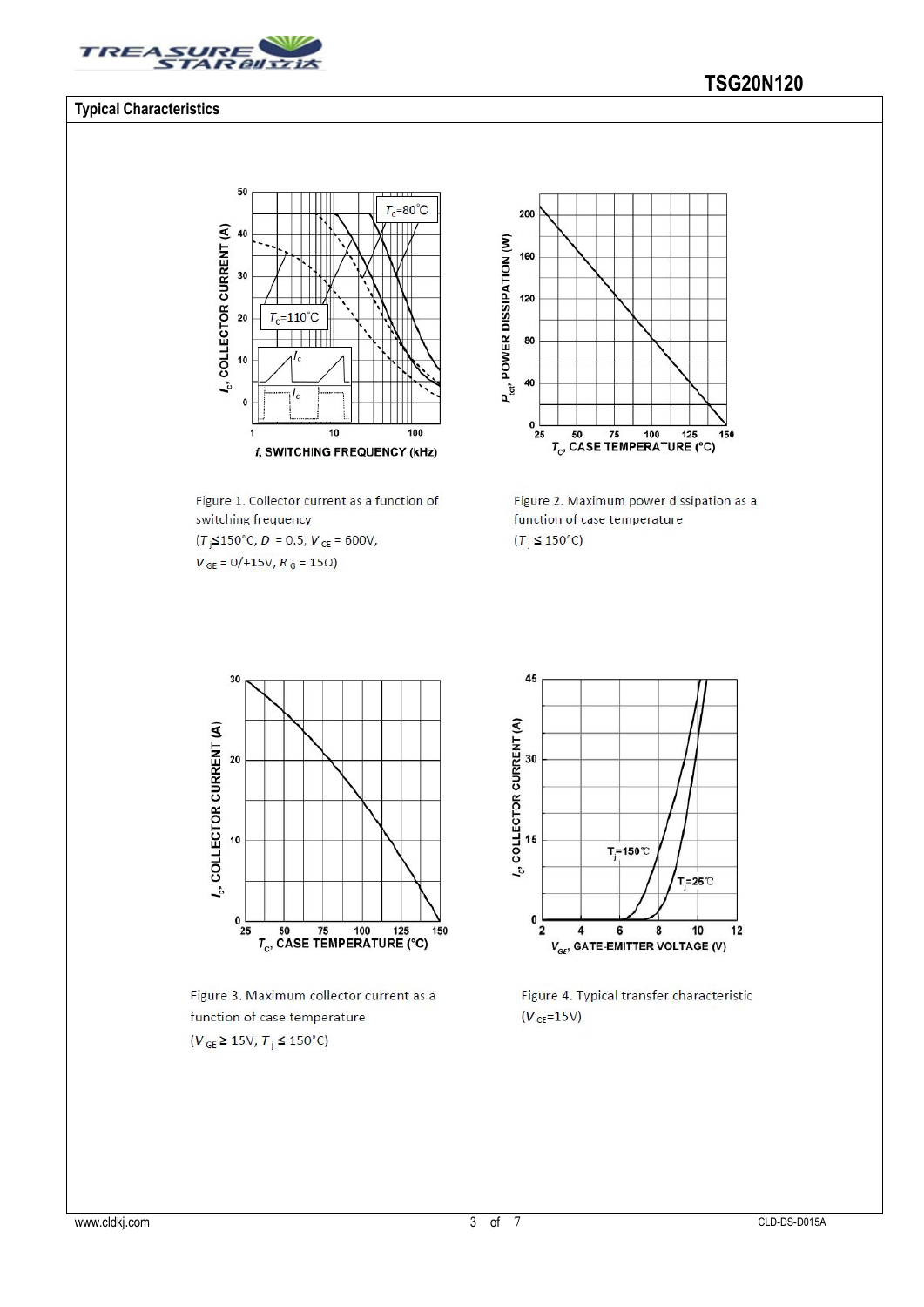



Figure 5. Typical output characteristic  $(T_j = 25^{\circ}C)$ 



Figure 6. Typical output characteristic  $(T_j = 150^{\circ}C)$ 



Figure 7. Typical switching times as a function of collector current (inductive load,  $T_i = 150^{\circ}$ C,  $V_{CE} = 600V$ ,  $V_{GE} = 0/15V, R_G = 15\Omega,$ Dynamic test circuit in Figure D)



Figure 8. Typical switching times as a function of gate resistor (inductive load,  $T_i = 150^{\circ}$ C,  $V_{CE} = 600V$ ,  $V_{GE}$ =0/15V,  $I_c$ =20A, Dynamic test circuit in Figure D)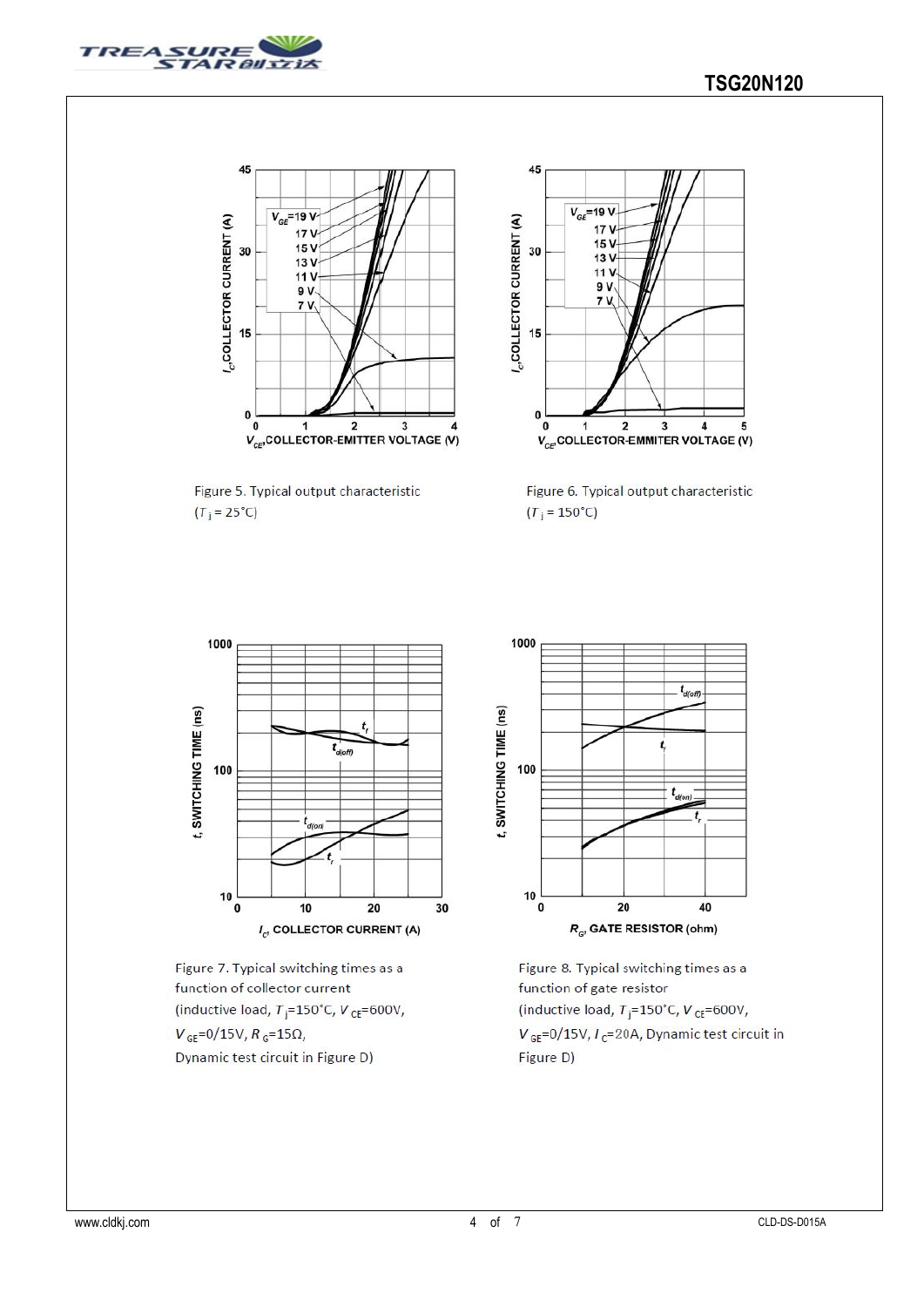



Figure 9. Typical switching energy losses as a function of collector current (inductive load,  $T_j = 150^{\circ}$ C,  $V_{CE} = 600V$ ,  $V_{\text{GE}} = 0/15V, R_{\text{G}} = 15\Omega,$ 

Dynamic test circuit in Figure D)



Figure 10. Typical switching energy losses as a function of gate resistor (inductive load,  $T_j = 150^{\circ}$ C,  $V_{CE} = 600V$ ,  $V_{GE} = 0/15V, I_C = 20A,$ 

Dynamic test circuit in Figure D)



collector-emitter voltage  $(V_{\text{GE}}\text{=OV}, f\text{= 1 MHz})$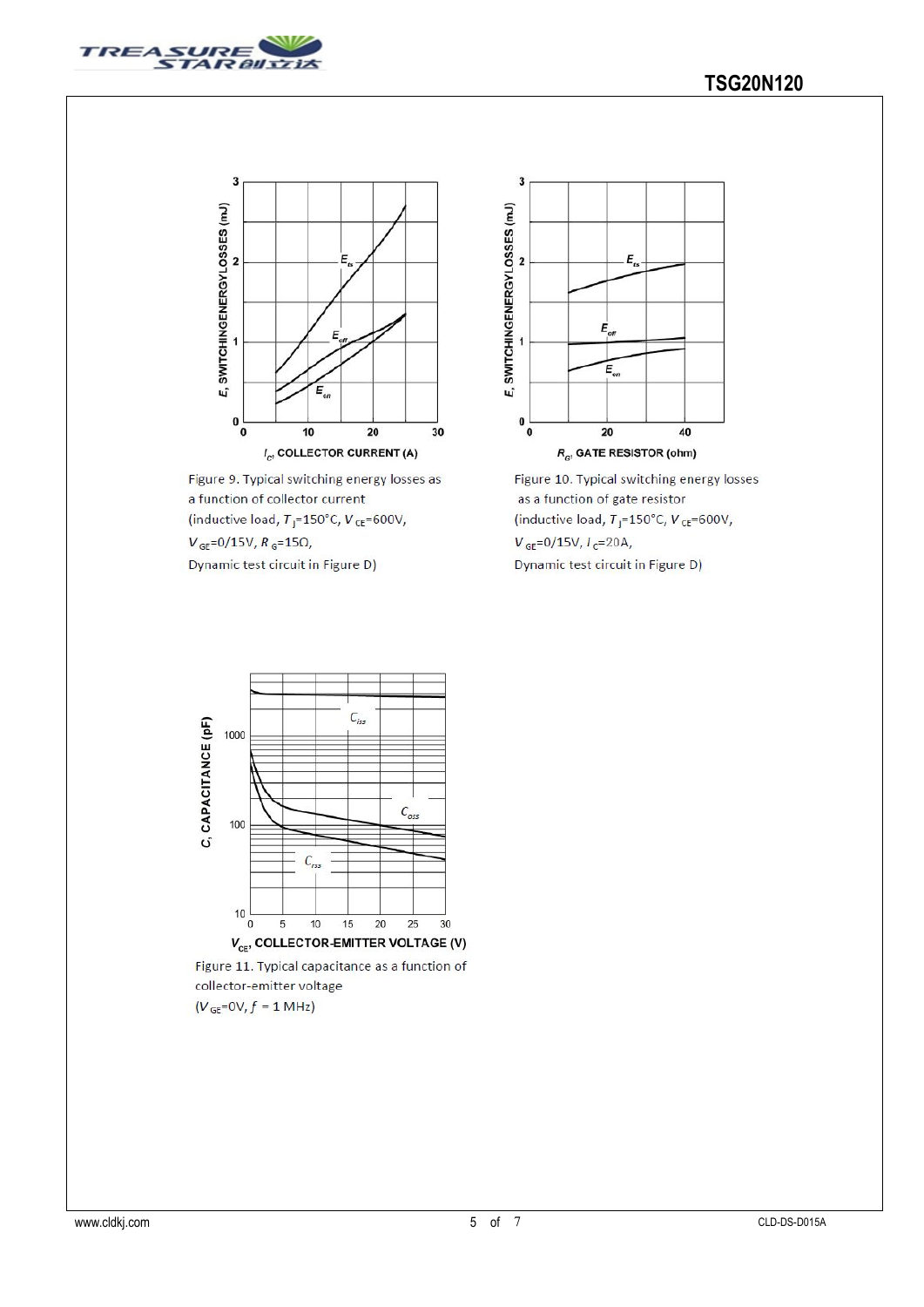

### **Test circuits and waveforms**







## Figure B. Definition of switching losses



Figure C. Definition of diodes switching characteristics



Figure D. Dynamic test circuit